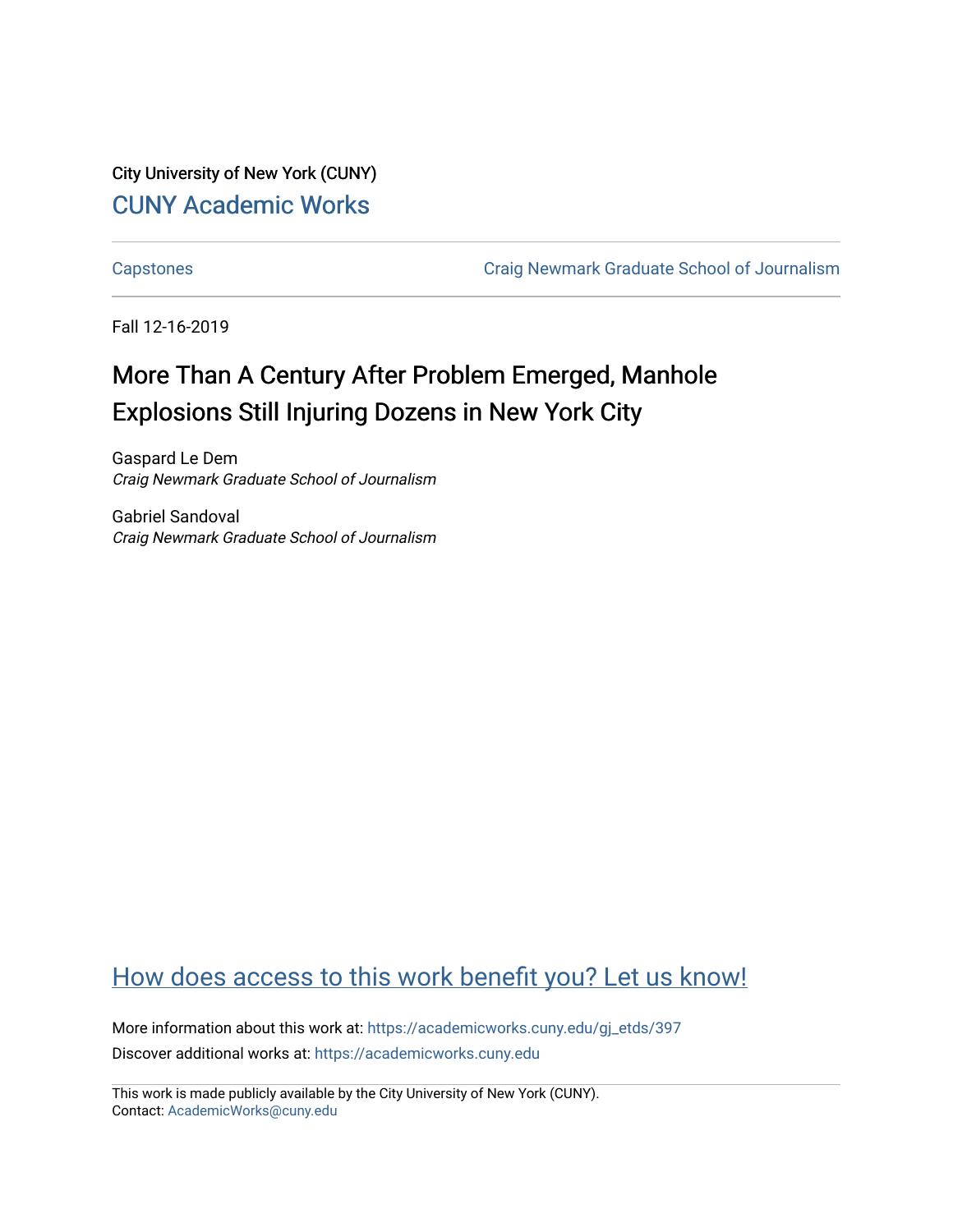### **More Than A Century After Problem Emerged, Manhole Explosions Still Injuring Dozens In New York City By Gaspard Le Dem and Gabriel Sandoval Word Count: 2752**

Osman Bah was driving his taxi through midtown Manhattan, near Lexington Avenue and 44th Street, when an underground explosion shot four heavy manhole covers into the air.

One of the steel disks crashed through Bah's windshield and he suffered debilitating, permanent injuries that crippled one side of his body.

"I'm not the person who I was anymore," he said, looking back on the events of Nov. 17, 2014.

What happened to Bah occurs all too often in the streets of New York.

New York Fire Department records obtained by THE CITY through a Freedom of Information Law request show there have been nearly 4,000 manholes explosions between 2009 and 2018. At least 57 people were injured during that time period, along with 9 more injuries in 2019, according to an analysis of local news reports and lawsuits.

In addition, the blasts caused significant property damage, building evacuations, power outages, and traffic disruptions.

The cause is straightforward: a combination of aging electrical infrastructure –– especially old wiring — and rain or snow melt mixed with corrosive salt spread on roads in winter to reduce icing.

But who is responsible for the problem is in dispute. Consolidated Edison, the city's largest electric provider, has for decades blamed manhole issues on road salt that erodes underground cables.

Meanwhile, some experts and former utility workers say that lack of maintenance is at the root of the problem. Con Edison counters that it invests millions on maintenance each year. Despite the spending, the total number of manhole incidents -- including smoke, fires, and explosions - has increased slightly over the last 15 years, according to the utility's records.

City legislators have considered several times tightening oversight of manhole incidents but failed to pass those laws. At the state level, the Public Service Commission — the board that oversees public utilities –– has the authority to pressure Con Edison to reduce incidents, but has never fined utility companies for manhole explosions. Critics say the PSC has long leaned on a regulatory approach that does too little.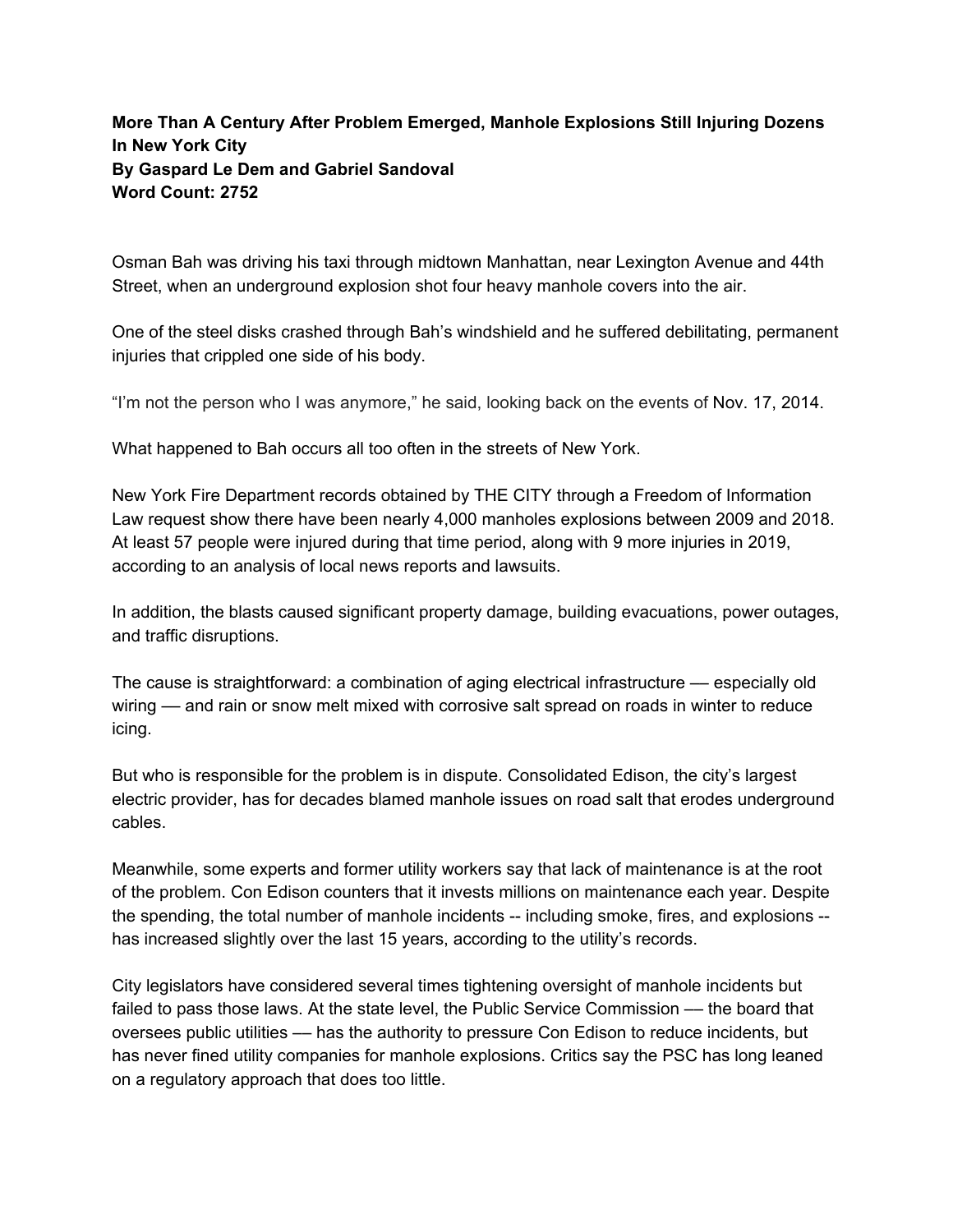The manhole that crashed into Bah's taxi knocked him out. "I went unconscious and was taken to the hospital," he told THE CITY.

On that day, it was raining in New York City. A Con Edison engineer later found "visible electrical damage," and "some mechanical damage" in the manhole that exploded near his taxi, according to court records.

Bah is still recovering from injuries to his head, neck, back, left shoulder, and right ankle. "Basically all of my left side as we are speaking right now is numb," he said. "I've been treating for five years or more."

He is largely bedridden. Today, Bah struggles with memory loss and rarely leaves his house except to see his doctor and to get physical therapy. He was unable to return to work.

In March 2015, Bah sued Con Edison and the City of New York for "severe, serious, and permanent personal injuries." The complaint, filed in Manhattan Supreme Court, alleges that the utility was negligent "in allowing a dangerous and explosive condition to exist within a manhole." The case is ongoing.

#### **CONSTANT LAWSUITS**

Bah is not alone in suing Con Edison. The public utility, which employs a small army of lawyers, is regularly fighting off personal injury lawsuits related to manhole explosions. Records show the cases can take years to resolve.

Take the case of Jeffrey Lide.

Lide was parked on Nostrand Avenue on January 28, 2014, when he heard a strange noise coming from below. At first, he thought his car was having a mechanical issue.

Moments later, there was a sound like "a big bomb" and he was lifted into the air. The manhole under Lide's car exploded, according to a police report.

"I didn't know what the hell happened," he said. When his car dropped back to the ground, Lide stumbled out of the driver's seat, narrowly avoiding an oncoming bus. He sprinted across the street, and turned back to see what had happened.

That's when his 2009 Infiniti sedan exploded. "I saw a ball of fire go through the car," he said. "My gas tank was on top of the manhole cover."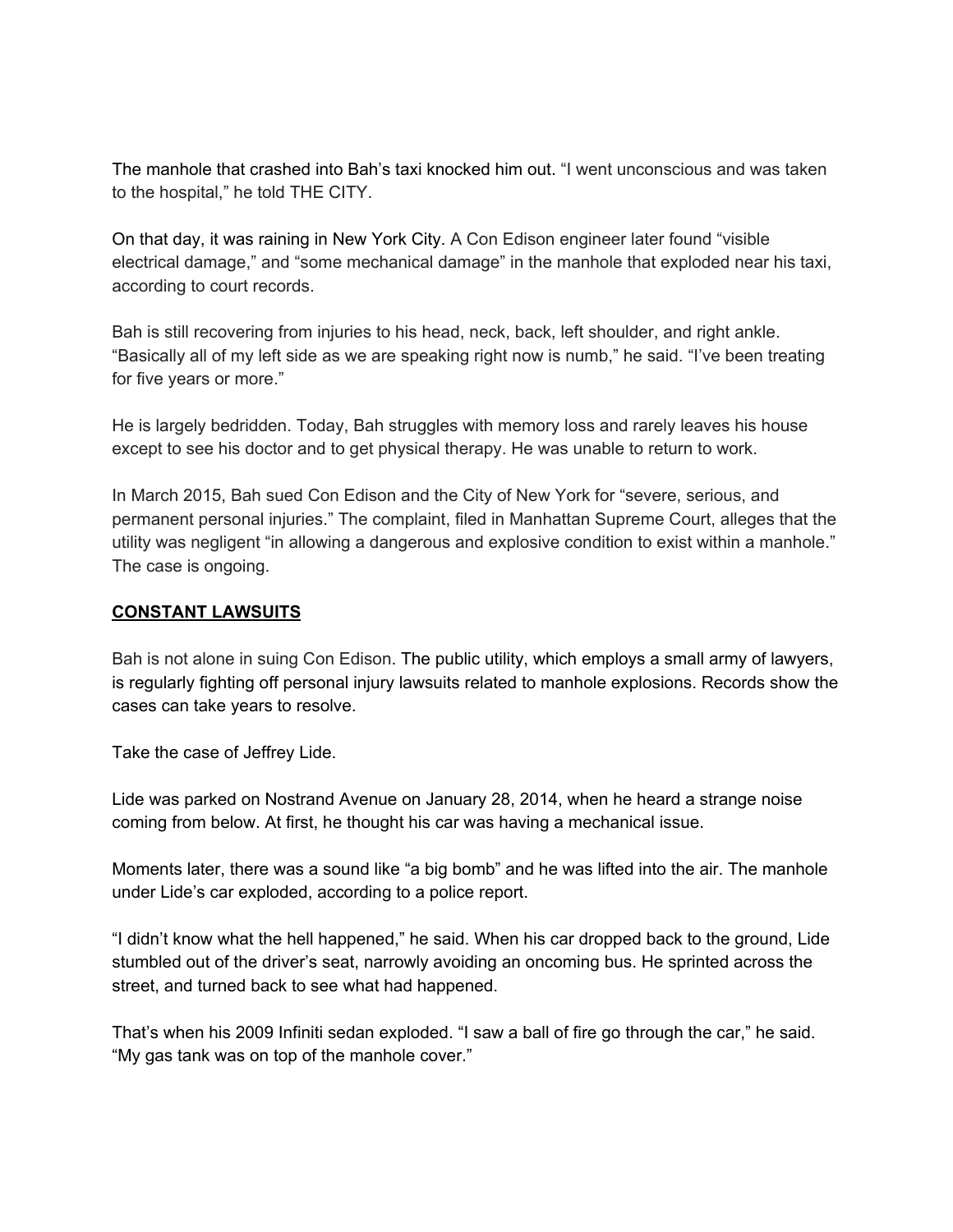Lide was later hospitalized with extensive injuries to his spine and shoulder, according to a lawsuit filed against Con Edison in Brooklyn. It took him six months to recover from surgery, and he may soon need another operation. In total, Lide racked up \$75,000 in medical bills from his injuries, according to his complaint.

Documents filed in Lide's lawsuit show that Con Edison may have been aware of a defective condition in the manhole before it exploded. Earlier that year, the utility had submitted two "trouble tickets" –– an internal system to track technical issues –– for a smoking manhole on the same block.

Con Edison alleges one of its subcontractors is responsible for the explosion that injured Lide, but the subcontractor has disputed the claim.

An attorney for the subcontractor said Con Edison frequently passes on blame to subcontractors.

"Usually with these Con Ed cases, they just look up what subcontractors worked in the area within a year of an accident and bring them in without any research," wrote Russell McBrearty, an attorney for Mecc Contracting, in an e-mail to Lide's lawyer.

Lide declined to comment on the status of the lawsuit, which he said was ongoing.

#### **A LONGSTANDING PROBLEM**

When manholes explode, they send cast iron covers that weigh between 70 and 300 pounds flying through the air. Plus there can be dangerous debris. The ear-splitting blasts sound off like homemade [bombs](https://www.youtube.com/watch?v=xpIpn52jYys), shattering nearby windows and setting off car alarms as flames shoot up from the pavement.

"The rocks and pebbles are blown out like bullets," said Frank Montagna, a retired battalion chief who served in the FDNY for more than 40 years. "You can get burned," said Montagna.

It's a longstanding problem that dates back to the early days of electrification in New York City. Archival records from the New York Times show that the city was grappling with the issue as early as 1915, when two manhole blazes [stranded](https://timesmachine.nytimes.com/timesmachine/1915/01/07/106729424.pdf) subway riders at 53rd Street and Broadway.

Firefighters risk their lives to extinguish the underground blazes.

In April, several firefighters were injured in a manhole blast that forced three buildings to be evacuated in Midtown. One of the firefighters filed a lawsuit against Con Edison for personal injuries, according to court records.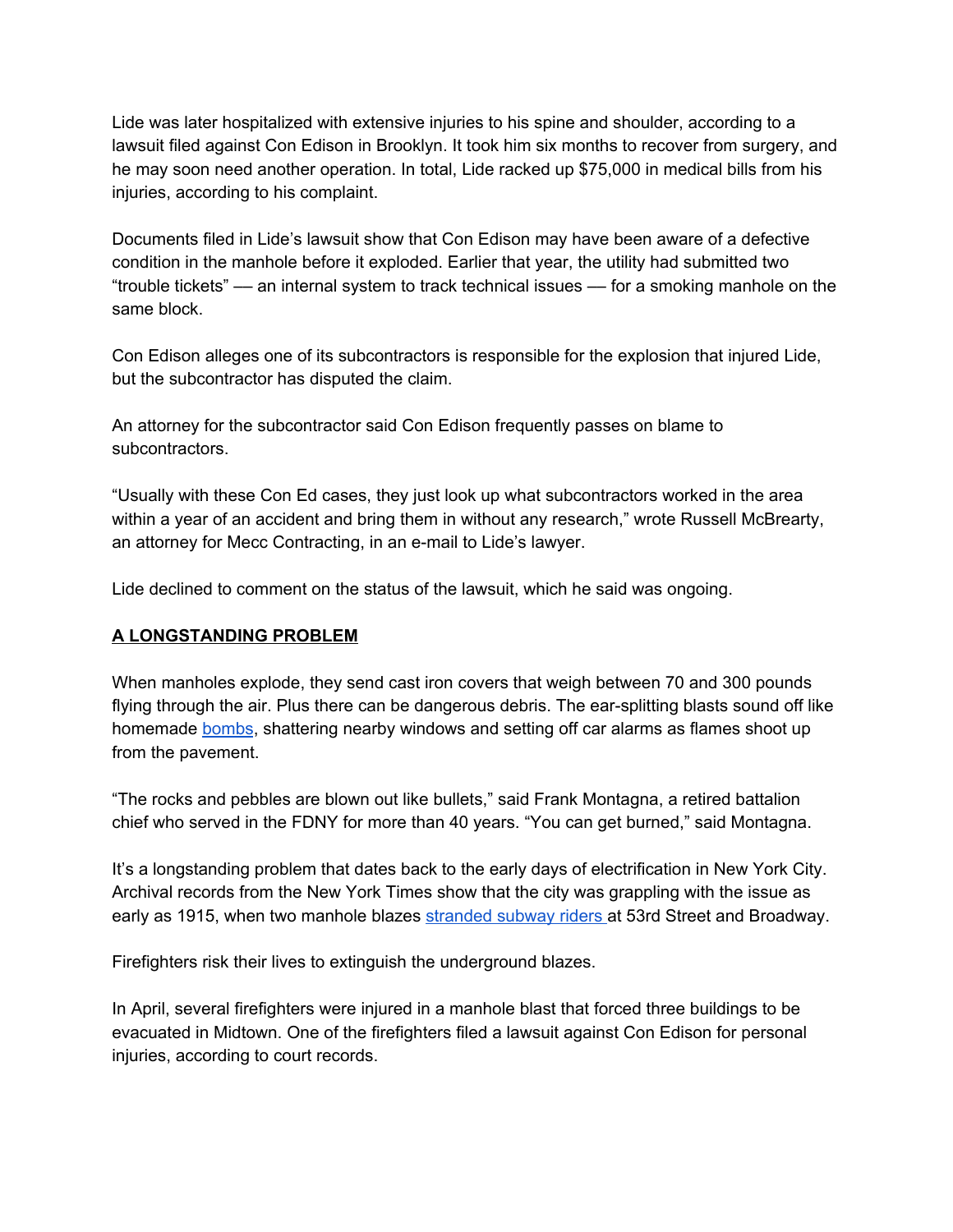In 2006, a manhole [blast](https://nypost.com/2006/08/07/manhole-blast-shot-suv-at-me-firefighter/) in the Bronx flipped a large  $SUV - a$  Cadillac Escalade –– onto a firefighter who was extinguishing another blaze nearby. Marc Kroenung, who was wearing a helmet, miraculously survived the blast by crashing through the vehicle's window. He sued the Con Edison.

Manhole explosions also affect local businesses.

In March 2017, several manholes erupted in downtown Manhattan, starting fires and shattering nearby storefront windows. The Strand, a popular bookstore on E. 12th Street, was shut down for the day.

"Luckily for us, no one was injured," said Andrea Klinker, a spokesperson for The Strand. "Any sales we would have made that day didn't happen, obviously."

It took a year to replace the windows, which shattered on all sides of the building. "It was a lot of people and a lot of people's time organizing and working to make sure that the store got back into full 100 percent operating condition," Klinker said.

The bookseller sued Con Edison, Verizon, and the City of New York for \$160,000 in property damages as well as loss of income.

#### **LOCAL LAWS**

The most recent effort to tighten city regulations for manhole incidents was in 2018.

Councilmember Donovan Richards (D-Brooklyn) first introduced a bill in 2015 requiring the Fire Department to submit annual reports to the Council on manhole incidents.

"If the utilities are inspecting and upgrading their infrastructure, then the streets of New York would be safer," he said. "But obviously, we continue to see the numbers go up drastically. Once a month or twice a month, we have to turn on the news about an exploding manhole."

He said that city officials should not rely exclusively on reports produced by the utilities. "We're not always confident that we are getting the most detailed data," he said.

The bill did not make it past committee, and was reintroduced in 2018.

State law requires public utilities to inspect manholes for defects every five years. The [rule](http://documents.dps.ny.gov/public/Common/ViewDoc.aspx?DocRefId=%7B41FC64C3-1A22-495E-9468-7285FBBB0930%7D) was established by New York's Public Service Commission in 2005, following the death of Jodie Lane, a 30-year-old who was killed when she stepped on an electrified service box in the East Village.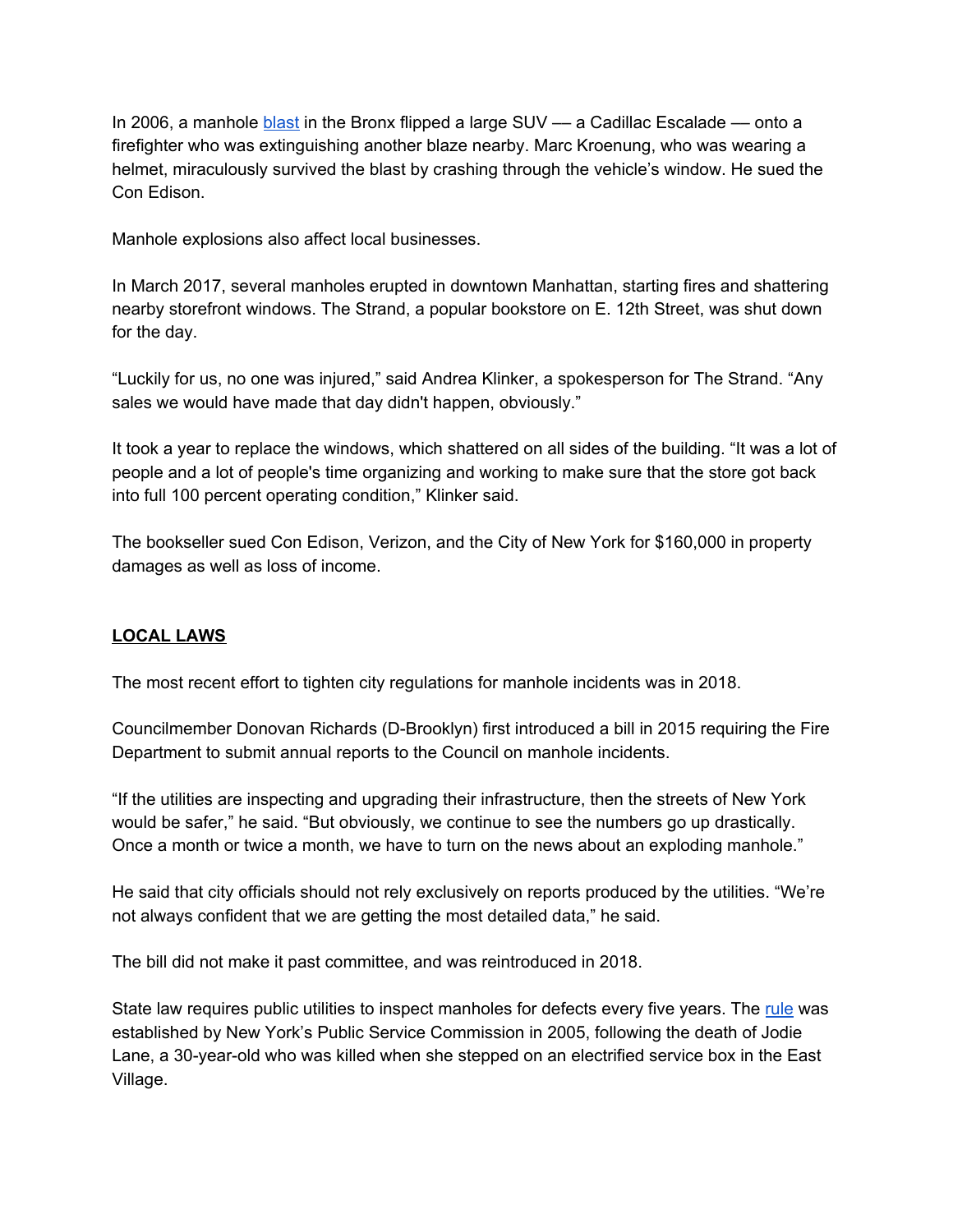But some city legislators were skeptical that the new laws were stringent enough.

In 2006, then-Councilmember John Liu introduced a [bill](https://laws.council.nyc.gov/legislation/int-0252-2006/) to harden city regulations around manhole maintenance. "People and animals are still being injured and killed by exposure to stray voltage and endangered by exploding maintenance hole covers," the bill said.

Liu's "Street Utilities Safety Act" proposed fining utilities up to \$5,000 for every manhole deemed hazardous after an inspection by the city. The bill never passed despite support from several high-profile councilmembers such as Bill de Blasio, Gale Brewer and Letitia James.

Now a state senator, Liu still thinks that financial penalties against Con Edison are the best way to address manhole issues, and to ensure public safety.

"Private for-profit companies understand one language only and that's the language for which there is only one character: the dollar sign," said Liu, a longtime critic of Con Edison. "It's almost incomprehensible that in a big, crowded city like New York, we could still have exploding manhole covers, which can be likened to deadly projectiles."

But state regulators disagree that financial penalties will solve the problem. The Public Service Commission has the power to fine Con Edison for individual manhole incidents, but has never done so. Instead, the commission says it requires Con Edison to make "substantial investments" to improve the safety of its underground infrastructure.

"Rather than issue financial penalties for singular manhole events, the PSC has required Con Edison to make substantial investments to improve the overall safety and reliability of the underground system," said James Denn, a spokesperson for the commission. "Penalties for singular manhole events can be adjudicated in civil court."

The PSC claims its approach has helped. A five-year snapshot of Con Ed manhole events shows a decreased number of incidents, and fewer explosions.

However, a longer look at the data is less conclusive. There have been more incidents in recent years than in the mid 2000s, when new laws took effect after the death of Jodie Lane. The numbers fluctuate from year to year, but overall there has been a slight increase. The number of fires and explosions is also about the same, though fires account for a greater proportion of those cases.

#### **LOOSE OVERSIGHT**

For years, critics have accused the PSC's regulatory approach of being too loose, allowing Con Edison to cut spending on maintenance. In 2007, after a major blackout in Queens, the New York State Assembly issued a [report](https://nyassembly.gov/member_files/036/20070130/) that rebuked the PSC for lax oversight. "The task force is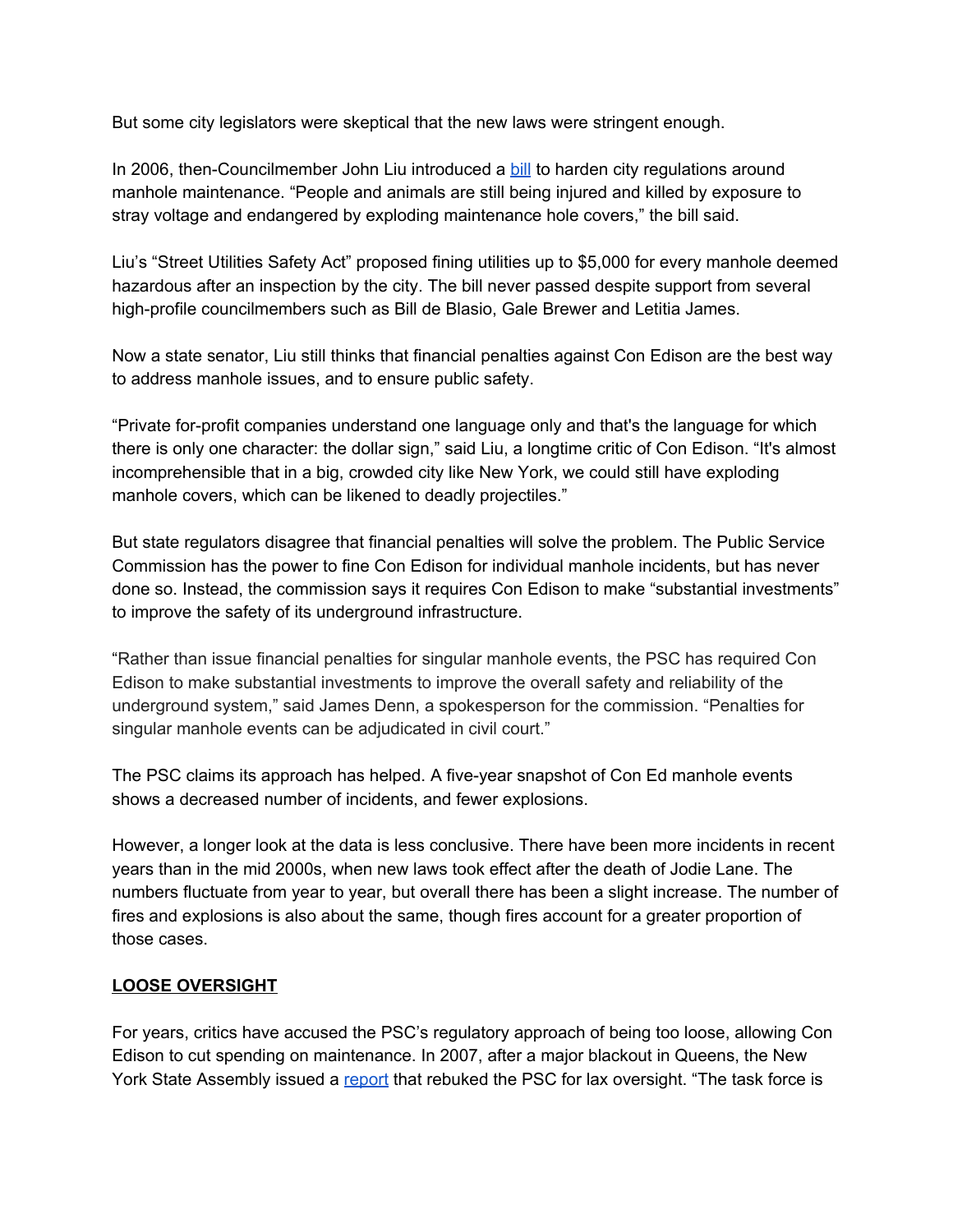concerned that performance-based regulation as conducted by the PSC might be contributing to a reduction in the overall reliability of Con Edison's distribution system," the report said.

Since the 1990s, the commission has relied on regulations that it believes encourages safety. The PSC grades Con Edison on safety and reliability to decide whether the company can increase rates.

But manhole incidents are not part of the calculation.

Gerald Norlander, the former executive director of the Public Utility Law Project of New York, said that until the PSC starts counting manhole explosions towards Con Edison's performance rating, the utility will have no incentive to fix the issue.

"You're gonna get what you're measuring and maybe not much more," said Norlander. "So you better make sure you're measuring the right stuff. And I think that things blowing up is something to count."

Mark Williams, a former technician and planner who left Con Edison in 2001 said the utility could prevent manhole fires with more maintenance.

He believes Con Edison hasn't fixed the problem due to the cost of doing so. "They'd rather research it than actually go in and put corrective measures in, because they're going to pay for it," he said. "They can do all the research they want."

Following Jodie Lane's death in 2004, Williams criticized Con Edison at a City Council hearing. "Con Edison does not invest resources in its overhead and underground infrastructure," said Williams, who represented the Utility Workers Union of America in his testimony. "It tells union workers to cut corners and rush through jobs."

#### **SALT ON ROADS**

For at least four decades, Con Ed and city officials have blamed manhole incidents on weather and winter salting that corrodes underground wires, leading to a combustible buildup of smoke that can explode at the presence of a spark.

"Weather continues to have a direct impact on the electrical system since there continues to be a correlation between salt distribution and manhole events," said Robert McGee, a spokesperson for Con Edison.

To improve safety and reliability, the utility has installed 21,500 miles of corrosion-resistant cables since 2002, McGee said. Other technologies installed by Con Edison include latched manhole covers, combustible gas monitoring devices, and perlite-filled pillows.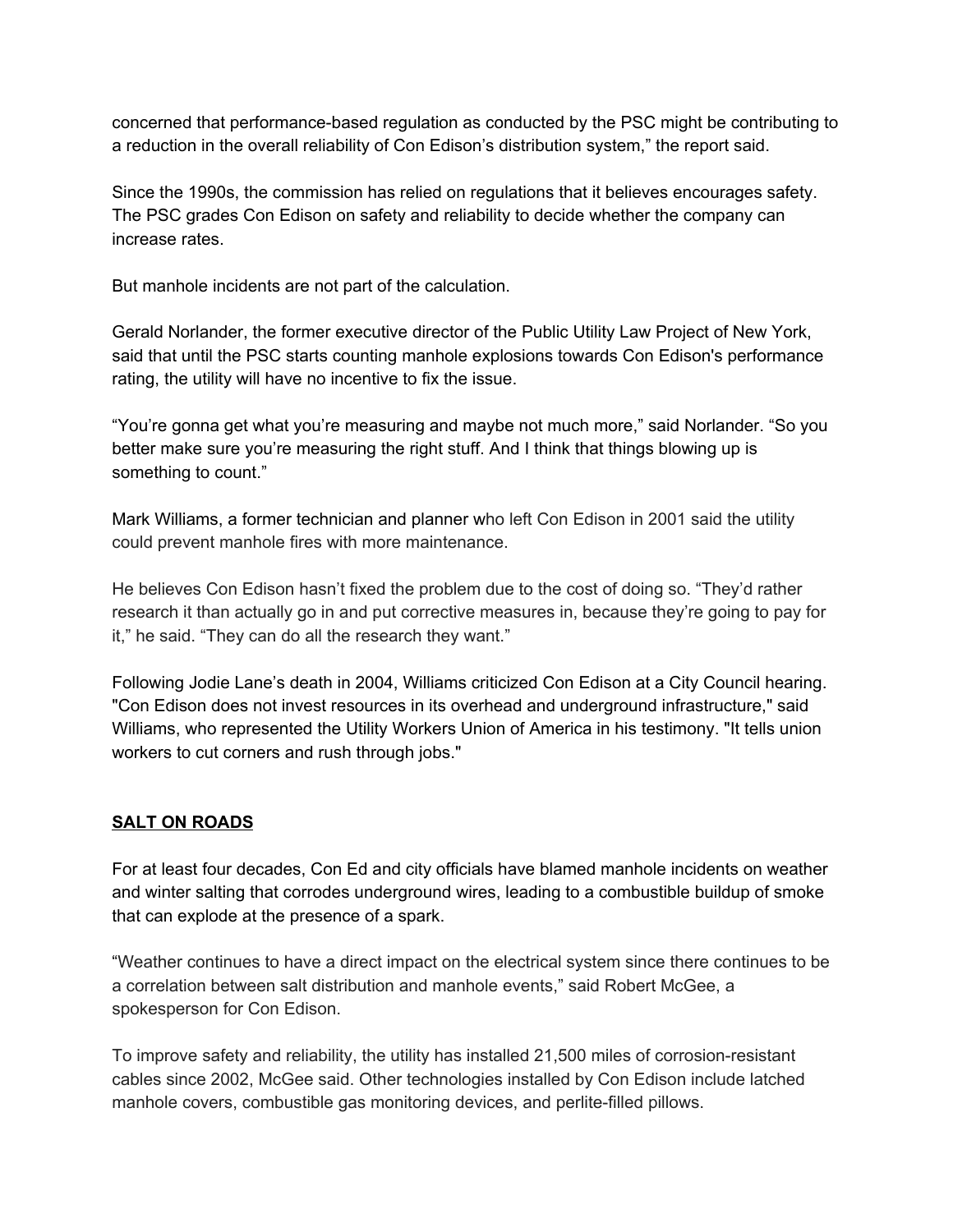"Con Edison is committed to innovating, leading the industry with first-of its kind sensors installed in manholes, the use of thermal imaging to identify defects that are otherwise invisible, and with continued research in arc fault detection," McGee said.

Meanwhile, the city's Department of Sanitation, which is in charge of de-icing roads during snowstorms, says it does not do any research on the link between manhole fires and salt.

"DSNY is responsible for clearing ice and snow from the City's 19,000 lane miles of roadways," said Dina Montes, press secretary for Department of Sanitation, in a statement. "Providing safe, passable streets and roadways for New Yorkers is a top priority for our Department."

"We have tested many de-icing products over the years, however for many products, the long-term environmental effects are unknown," Montes said. "Sanitation continues to regularly test new products that do not harm the environment and ensure the safety of the public so that cars and pedestrians do not slip on ice and snow."

The agency does not take any steps to prevent salt from getting inside manholes, but it tries to salt the ground evenly, Montes said.

#### **POSSIBLE SOLUTIONS**

Some say that manhole incidents could be avoided if Con Edison upgraded its safety equipment underground.

"It's absolutely preventable," said Glen Bertini, the CEO of Novinium, a company that specializes in manhole incident mitigation. "Salt water is a contributing factor, but it's not a root cause."

Blaming the issue on winter salting allows Con Edison to throw the responsibility back to the city, Bertini said. "They're always looking for a scapegoat," he said. "If they acknowledged that this is a preventable problem, then, of course, it would be demanded that they immediately start implementing the solution."

The real issue, according to Bertini, is the city's fraying underground electrical infrastructure. "The fundamental cause of that fire is the aging cables somewhere," he said. "There's actually holes or cuts in the cables that persist for years. So in order to really solve the problem you've got to fix those holes."

Some of Con Edison's solutions, like vented manhole covers, have increased the number of fires by letting more water into the system, Bertini said. "The stuff that comes out of Con Edison's R&D department isn't typically very useful because they're just not designed to be very clever," he said.